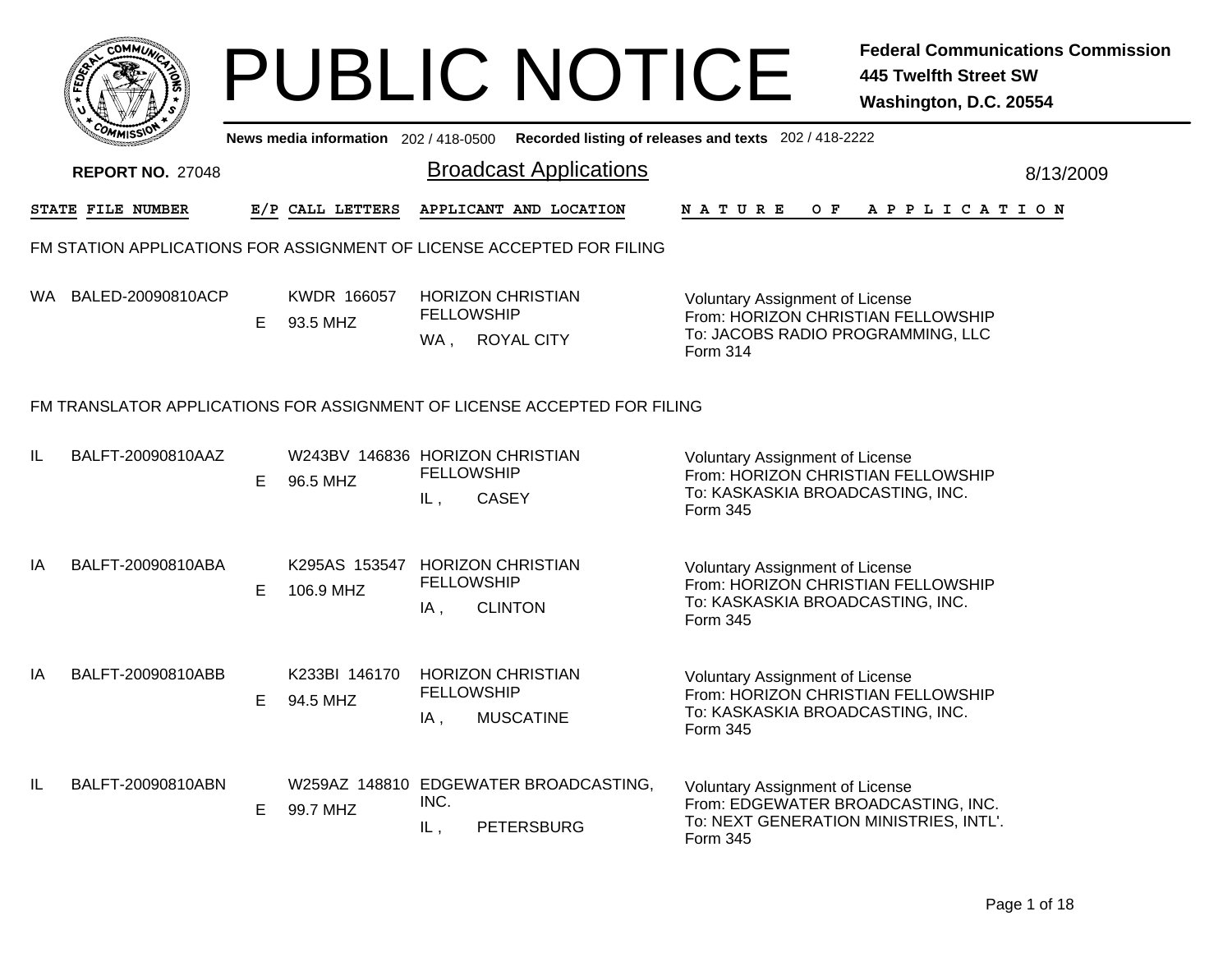|     | <b>COMMUT</b>                                                        |    | News media information 202 / 418-0500 |        | <b>PUBLIC NOTICE</b>                                                        | Recorded listing of releases and texts 202 / 418-2222 | <b>Federal Communications Commission</b><br>445 Twelfth Street SW<br>Washington, D.C. 20554 |
|-----|----------------------------------------------------------------------|----|---------------------------------------|--------|-----------------------------------------------------------------------------|-------------------------------------------------------|---------------------------------------------------------------------------------------------|
|     | <b>REPORT NO. 27048</b>                                              |    |                                       |        | <b>Broadcast Applications</b>                                               |                                                       | 8/13/2009                                                                                   |
|     | STATE FILE NUMBER                                                    |    | E/P CALL LETTERS                      |        | APPLICANT AND LOCATION                                                      | <b>NATURE</b><br>O F                                  | A P P L I C A T I O N                                                                       |
|     |                                                                      |    |                                       |        | DIGITAL AUXILIARY APPLICATIONS FOR AUXILIARY PERMIT ACCEPTED FOR FILING     |                                                       |                                                                                             |
| OK. | BXPEDT-20090810ABG                                                   | E  | <b>KETA-TV 50205</b><br>CHAN-13       | OK,    | OKLAHOMA EDUCATIONAL<br><b>TELEVISION AUTHORITY</b><br><b>OKLAHOMA CITY</b> | CP for auxiliary purposes.                            |                                                                                             |
|     | DIGITAL CLASS A TV APPLICATIONS FOR CP EXTENSION ACCEPTED FOR FILING |    |                                       |        |                                                                             |                                                       |                                                                                             |
| MI  | BEPDTA-20090810AAT                                                   | E  | WOGC-CA<br>17203<br>CHAN-25           | MI,    | WOOD LICENSE COMPANY, LLC<br><b>HOLLAND</b>                                 | BDFCDTA-20060330ALR                                   | Extension of time to complete digital construction permit:                                  |
| MI  | BEPDTA-20090810AAV                                                   | Е  | WOBC-CA<br>67001<br>CHAN-14           | $MI$ , | WOOD LICENSE COMPANY, LLC<br><b>BATTLE CREEK</b>                            | BDFCDTA-20060331AWA                                   | Extension of time to complete digital construction permit:                                  |
| MI  | BEPDTA-20090810AAX                                                   | E. | CHAN-15                               | MI,    | WXSP-CA 36851 WOOD LICENSE COMPANY, LLC<br><b>GRAND RAPIDS</b>              | BDFCDTA-20060330AGO                                   | Extension of time to complete digital construction permit:                                  |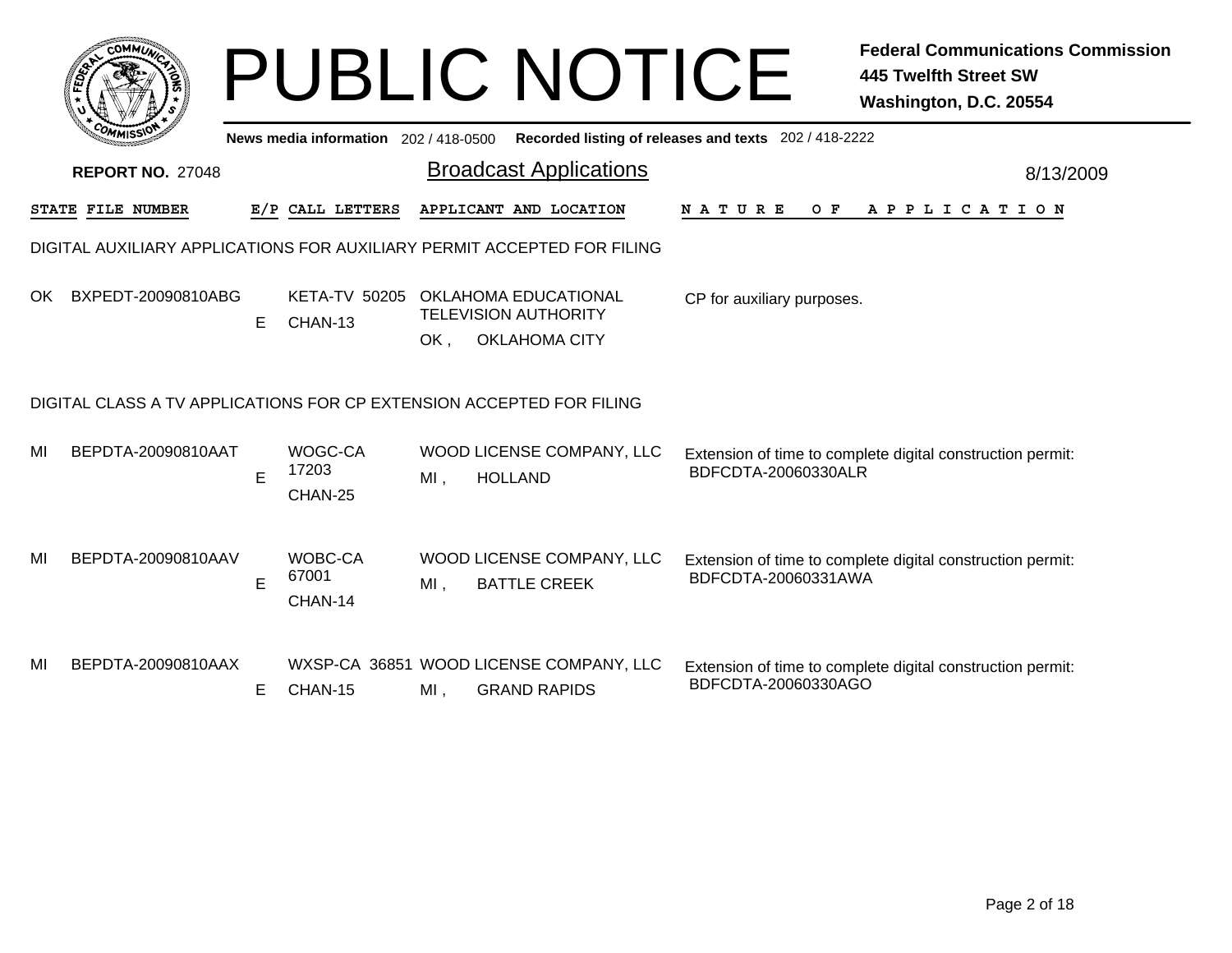|     | ϲΟΜΜ $\iota_{\tilde{\boldsymbol{\omega}}}$ |   |                                       |                | <b>PUBLIC NOTICE</b>                                                                      |                                                       | <b>Federal Communications Commission</b><br><b>445 Twelfth Street SW</b><br>Washington, D.C. 20554 |
|-----|--------------------------------------------|---|---------------------------------------|----------------|-------------------------------------------------------------------------------------------|-------------------------------------------------------|----------------------------------------------------------------------------------------------------|
|     |                                            |   | News media information 202 / 418-0500 |                |                                                                                           | Recorded listing of releases and texts 202 / 418-2222 |                                                                                                    |
|     | <b>REPORT NO. 27048</b>                    |   |                                       |                | <b>Broadcast Applications</b>                                                             |                                                       | 8/13/2009                                                                                          |
|     | STATE FILE NUMBER                          |   | E/P CALL LETTERS                      |                | APPLICANT AND LOCATION                                                                    | <b>NATURE</b><br>O F                                  | A P P L I C A T I O N                                                                              |
|     |                                            |   |                                       |                | DIGITAL TRANSLATOR OR DIGITAL LPTV APPLICATIONS FOR DIGITAL FLASH CUT ACCEPTED FOR FILING |                                                       |                                                                                                    |
| CA  | BDFCDTV-20090810ABE                        | Е | K05DQ 8314<br>CHAN-5                  | INC.<br>$CA$ . | BLUESTONE LICENSE HOLDINGS Minor change of callsign K05DQ.<br>BURNEY, ETC.                |                                                       |                                                                                                    |
| PA  | BDFCDTT-20090810ABL                        | E | W36BE 73323<br>CHAN-36                | PA,            | <b>LOCAL TV PENNSYLVANIA</b><br>LICENSE, LLC<br><b>STATE COLLEGE</b>                      | Minor change of callsign W36BE.                       |                                                                                                    |
| OR. | BDFCDTT-20090810ABR                        | Е | K50IK 131205<br>CHAN-50               | OR,            | ACME TELEVISION LICENSES OF<br>OREGON, LLC<br><b>LINCOLN CITY</b>                         | Minor change of callsign K50IK.                       |                                                                                                    |
| OR  | BDFCDTL-20090810ABS                        | Е | K15DS 35474<br>CHAN-15                | OR,            | <b>MEREDITH CORPORATION</b><br>NEWPORT, ETC.                                              | Minor change of callsign K15DS.                       |                                                                                                    |
| OR  | BDFCDTL-20090810ABT                        | Е | K21DE 35468<br>CHAN-21                | OR ,           | <b>MEREDITH CORPORATION</b><br>SEASIDE/ASTORIA                                            | Minor change of callsign K21DE.                       |                                                                                                    |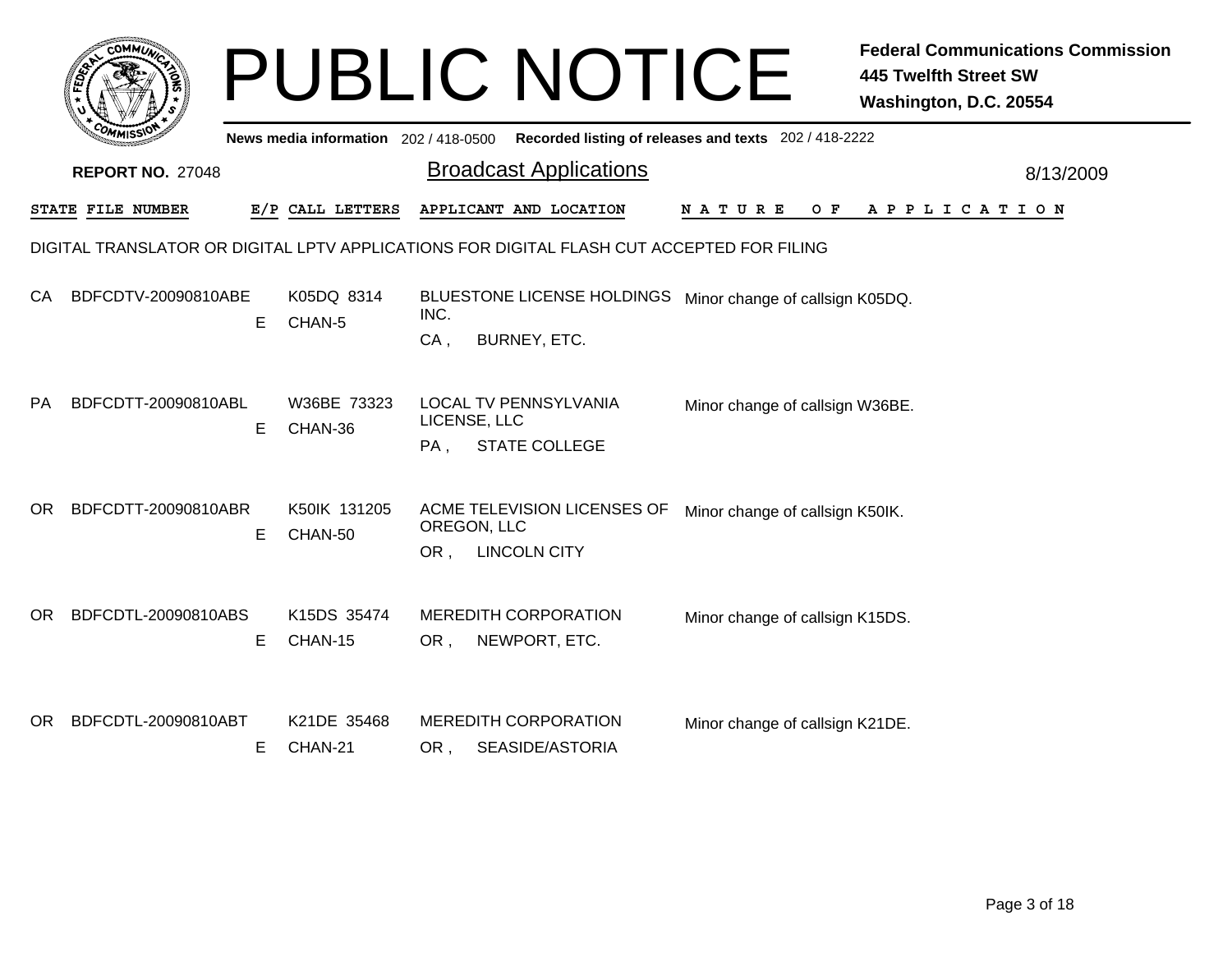|     | <b>COMMUN</b>             |                                       | <b>PUBLIC NOTICE</b>                                                                      |                                                       | <b>Federal Communications Commission</b><br><b>445 Twelfth Street SW</b><br>Washington, D.C. 20554 |
|-----|---------------------------|---------------------------------------|-------------------------------------------------------------------------------------------|-------------------------------------------------------|----------------------------------------------------------------------------------------------------|
|     |                           | News media information 202 / 418-0500 |                                                                                           | Recorded listing of releases and texts 202 / 418-2222 |                                                                                                    |
|     | <b>REPORT NO. 27048</b>   |                                       | <b>Broadcast Applications</b>                                                             |                                                       | 8/13/2009                                                                                          |
|     | STATE FILE NUMBER         | E/P CALL LETTERS                      | APPLICANT AND LOCATION                                                                    | N A T U R E<br>O F                                    | A P P L I C A T I O N                                                                              |
|     |                           |                                       | DIGITAL TRANSLATOR OR DIGITAL LPTV APPLICATIONS FOR DIGITAL FLASH CUT ACCEPTED FOR FILING |                                                       |                                                                                                    |
| OR. | BDFCDTL-20090810ABV<br>E. | K35CR 35461<br>CHAN-35                | <b>MEREDITH CORPORATION</b><br>TILLAMOOK, ETC.<br>OR,                                     | Minor change of callsign K35CR.                       |                                                                                                    |
| OR. | BDFCDTL-20090810ABW<br>E. | K51EH 35473<br>CHAN-51                | <b>MEREDITH CORPORATION</b><br>THE DALLES<br>OR,                                          | Minor change of callsign K51EH.                       |                                                                                                    |
| WA. | BDFCDTL-20090810ABX<br>Е  | K14HN 35478<br>CHAN-14                | <b>MEREDITH CORPORATION</b><br>VANCOUVER/CAMAS<br>WA ,                                    | Minor change of callsign K14HN.                       |                                                                                                    |
| OR. | BDFCDTL-20090810ABY<br>E. | K18EL 35467<br>CHAN-18                | <b>MEREDITH CORPORATION</b><br>NEWBERG/TIGARD<br>OR,                                      | Minor change of callsign K18EL.                       |                                                                                                    |
| OR. | BDFCDTL-20090810ABZ<br>Е  | K50GG 35463<br>CHAN-50                | <b>MEREDITH CORPORATION</b><br>SALEM<br>OR,                                               | Minor change of callsign K50GG.                       |                                                                                                    |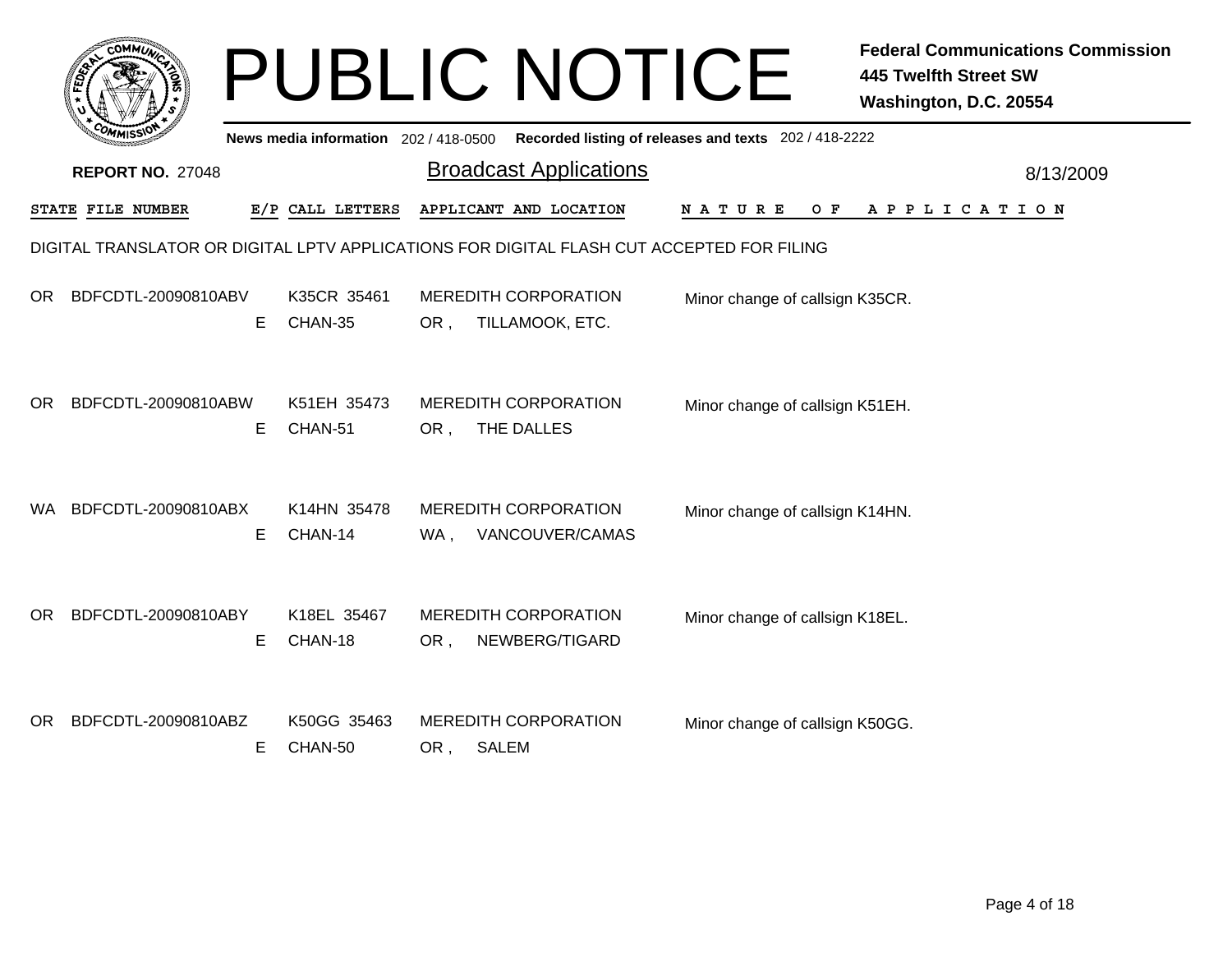|      | <b>COMMUT</b>           |    |                                     |                                    | <b>PUBLIC NOTICE</b>                                                                      |                                                       | <b>Federal Communications Commission</b><br><b>445 Twelfth Street SW</b><br>Washington, D.C. 20554 |
|------|-------------------------|----|-------------------------------------|------------------------------------|-------------------------------------------------------------------------------------------|-------------------------------------------------------|----------------------------------------------------------------------------------------------------|
|      |                         |    | News media information 202/418-0500 |                                    |                                                                                           | Recorded listing of releases and texts 202 / 418-2222 |                                                                                                    |
|      | <b>REPORT NO. 27048</b> |    |                                     |                                    | <b>Broadcast Applications</b>                                                             |                                                       | 8/13/2009                                                                                          |
|      | STATE FILE NUMBER       |    | E/P CALL LETTERS                    |                                    | APPLICANT AND LOCATION                                                                    | NATURE<br>O F                                         | A P P L I C A T I O N                                                                              |
|      |                         |    |                                     |                                    | DIGITAL TRANSLATOR OR DIGITAL LPTV APPLICATIONS FOR DIGITAL FLASH CUT ACCEPTED FOR FILING |                                                       |                                                                                                    |
| NV   | BDFCDTT-20090810ACG     | Е  | K28EU 18149<br>CHAN-28              | $NV$ ,                             | KVVU BROADCASTING<br><b>CORPORATION</b><br>LAUGHLIN, ETC.                                 | Minor change of callsign K28EU.                       |                                                                                                    |
| WA.  | BDFCDTL-20090810ACU     | E. | K26GV 130223<br>CHAN-26             | WA, OMAK                           | THREE ANGELS BROADCASTING<br>NETWORK, INC.                                                | Minor change of callsign K26GV.                       |                                                                                                    |
| WA.  | BDFCDTL-20090810ACW     | Е  | K39DL 67007<br>CHAN-39              | WA.                                | THREE ANGELS BROADCASTING<br>NETWORK, INC.<br><b>MOSES LAKE</b>                           | Minor change of callsign K39DL.                       |                                                                                                    |
| CO.  | BDFCDTV-20090810ACZ     | Е  | K11AT 25642<br>CHAN-11              | <b>DISTRICT</b><br>CO <sub>1</sub> | <b>GUNNISON COUNTY</b><br>METROPOLITAN RECREATION<br>GUNNISON, ETC.                       | Minor change of callsign K11AT.                       |                                                                                                    |
|      |                         |    |                                     |                                    | DIGITAL TRANSLATOR OR DIGITAL LPTV APPLICATIONS FOR DISPLACEMENT ACCEPTED FOR FILING      |                                                       |                                                                                                    |
| WA . | BDISDTL-20090810ACS     | E  | K21HL 132732<br>CHAN-41             | WA,                                | THREE ANGELS BROADCASTING<br>NETWORK, INC.<br><b>PATEROS</b>                              | Minor change of callsign K21HL.                       |                                                                                                    |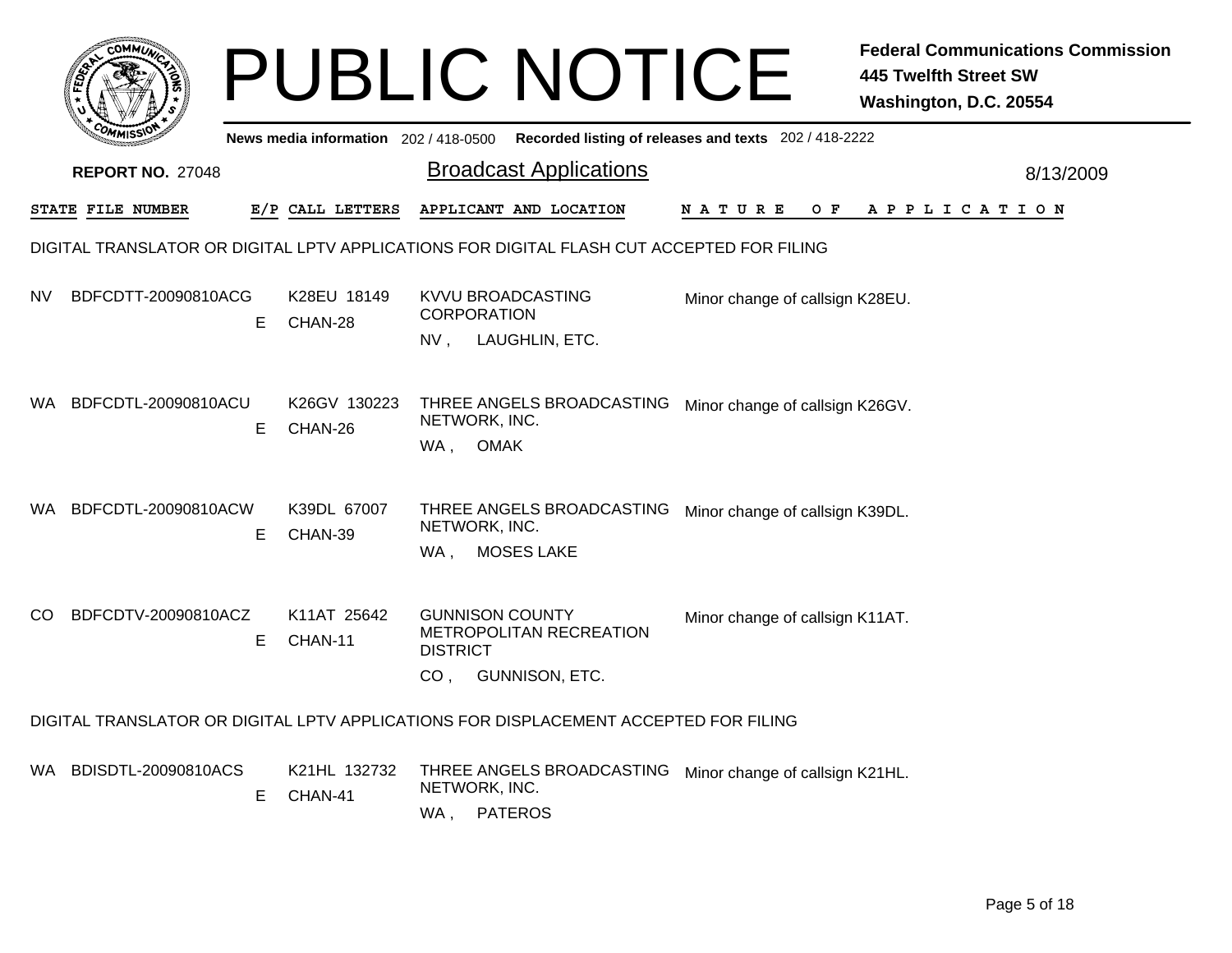|     |                                                                                          |    |                                     |                     | <b>PUBLIC NOTICE</b>                                                                 |                                                       | <b>Federal Communications Commission</b><br><b>445 Twelfth Street SW</b><br>Washington, D.C. 20554 |  |  |
|-----|------------------------------------------------------------------------------------------|----|-------------------------------------|---------------------|--------------------------------------------------------------------------------------|-------------------------------------------------------|----------------------------------------------------------------------------------------------------|--|--|
|     |                                                                                          |    | News media information 202/418-0500 |                     |                                                                                      | Recorded listing of releases and texts 202 / 418-2222 |                                                                                                    |  |  |
|     | <b>REPORT NO. 27048</b>                                                                  |    |                                     |                     | <b>Broadcast Applications</b>                                                        |                                                       | 8/13/2009                                                                                          |  |  |
|     | STATE FILE NUMBER                                                                        |    | E/P CALL LETTERS                    |                     | APPLICANT AND LOCATION                                                               | N A T U R E<br>O F                                    | APPLICATION                                                                                        |  |  |
|     |                                                                                          |    |                                     |                     | DIGITAL TRANSLATOR OR DIGITAL LPTV APPLICATIONS FOR DISPLACEMENT ACCEPTED FOR FILING |                                                       |                                                                                                    |  |  |
| AZ  | BDISDVL-20090810ADG                                                                      | E  | KYPO-LP<br>128985                   |                     | <b>HISPANIC CHRISTIAN</b><br><b>COMMUNITY NETWORK, INC.</b>                          | Minor change of callsign KYPO-LP.                     |                                                                                                    |  |  |
|     |                                                                                          |    | CHAN-5                              | AZ,                 | <b>TACNA</b>                                                                         |                                                       |                                                                                                    |  |  |
|     | DIGITAL CLASS A TV APPLICATIONS FOR LICENSE TO COVER ACCEPTED FOR FILING                 |    |                                     |                     |                                                                                      |                                                       |                                                                                                    |  |  |
| NY. | BLTTA-20090810AAS                                                                        | E. | WLIG-LD 73207<br>CHAN-45            | NY,                 | <b>WLNY LIMITED PARTNERSHIP</b><br><b>MINEOLA</b>                                    | Digital Class A station status.                       | Application to convert: BMPDTL-20090709AGR to                                                      |  |  |
| FL  | BLDTA-20090810ACD                                                                        | E. | CHAN-45                             | FL.                 | WVUP-CA 3032 CHRISTIAN TELEVISION<br>CORPORATION, INC.<br><b>TALLAHASSEE</b>         | callsign WVUP-CA.                                     | License to cover construction permit no: BMPDTA-20080804ACB,                                       |  |  |
|     | DIGITAL TRANSLATOR OR DIGITAL LPTV APPLICATIONS FOR LICENSE TO COVER ACCEPTED FOR FILING |    |                                     |                     |                                                                                      |                                                       |                                                                                                    |  |  |
| РA  | BLDTT-20090810AAA                                                                        | E. | W <sub>14</sub> CO 73326<br>CHAN-14 | LICENSE, LLC<br>PA. | <b>LOCAL TV PENNSYLVANIA</b><br>CLARKS SUMMIT, ETC.                                  | callsign W14CO.                                       | License to cover construction permit no: BDFCDTT-20060331BKX,                                      |  |  |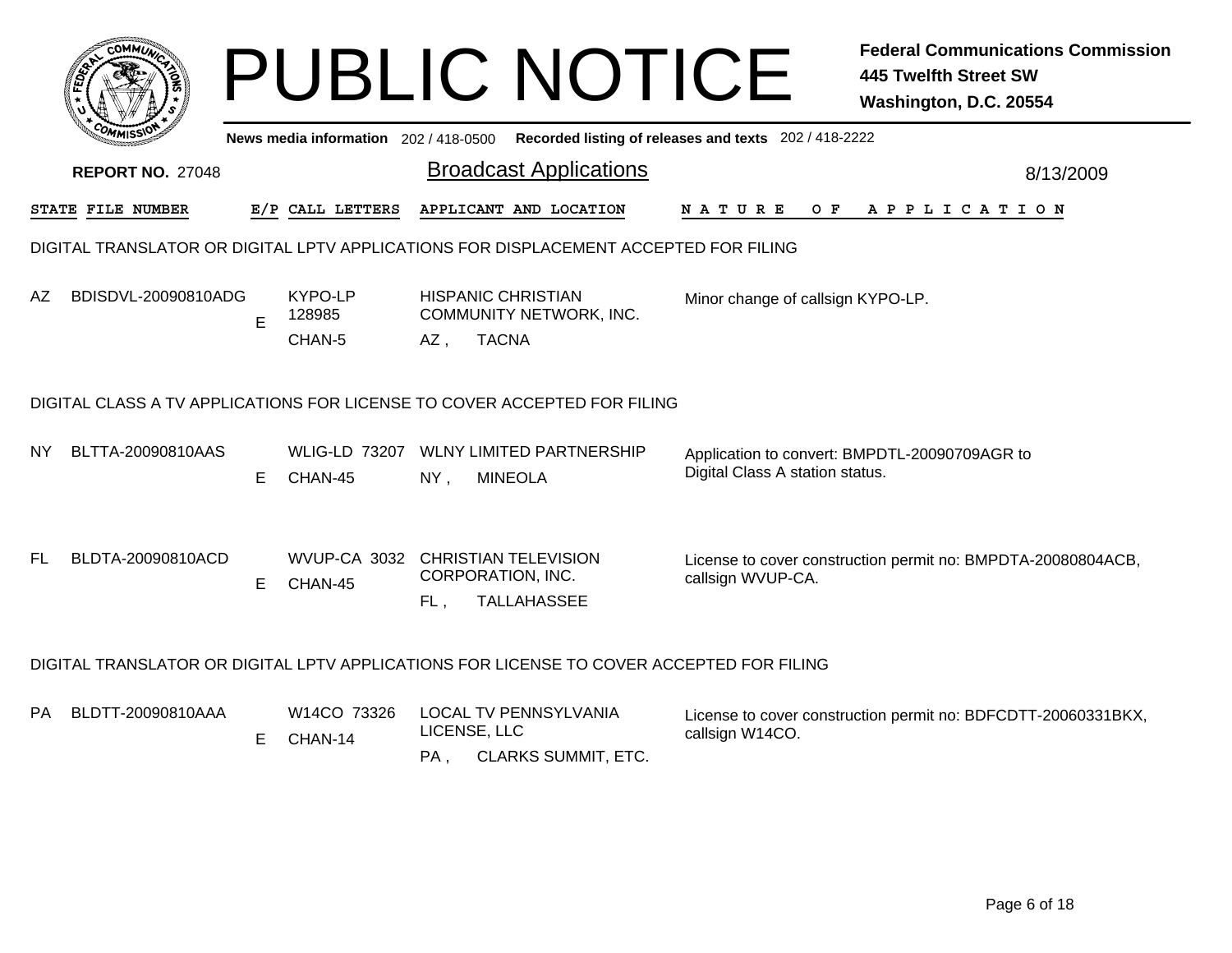|     |                                                                                          |    |                                       |     | <b>PUBLIC NOTICE</b>                                                |                                                       | <b>Federal Communications Commission</b><br><b>445 Twelfth Street SW</b><br>Washington, D.C. 20554 |  |  |  |  |
|-----|------------------------------------------------------------------------------------------|----|---------------------------------------|-----|---------------------------------------------------------------------|-------------------------------------------------------|----------------------------------------------------------------------------------------------------|--|--|--|--|
|     |                                                                                          |    | News media information 202 / 418-0500 |     |                                                                     | Recorded listing of releases and texts 202 / 418-2222 |                                                                                                    |  |  |  |  |
|     | <b>REPORT NO. 27048</b>                                                                  |    |                                       |     | <b>Broadcast Applications</b>                                       |                                                       | 8/13/2009                                                                                          |  |  |  |  |
|     | <b>STATE FILE NUMBER</b>                                                                 |    | E/P CALL LETTERS                      |     | APPLICANT AND LOCATION                                              | O F<br>N A T U R E                                    | A P P L I C A T I O N                                                                              |  |  |  |  |
|     | DIGITAL TRANSLATOR OR DIGITAL LPTV APPLICATIONS FOR LICENSE TO COVER ACCEPTED FOR FILING |    |                                       |     |                                                                     |                                                       |                                                                                                    |  |  |  |  |
| РA  | BLDTT-20090810AAC                                                                        | E. | W26CV 129499<br>CHAN-26               | PA, | <b>LOCAL TV PENNSYLVANIA</b><br>LICENSE, LLC<br><b>MANSFIELD</b>    | callsign W26CV.                                       | License to cover construction permit no: BDFCDTT-20060331BKG,                                      |  |  |  |  |
| PA  | BLDTT-20090810AAD                                                                        | Е  | W20AD 73321<br>CHAN-20                | PA, | <b>LOCAL TV PENNSYLVANIA</b><br>LICENSE, LLC<br><b>WILLIAMSPORT</b> | callsign W20AD.                                       | License to cover construction permit no: BDFCDTT-20060331BKL,                                      |  |  |  |  |
| NM  | BLDTL-20090810AAO                                                                        | E  | KTVS-LP 13791<br>CHAN-36              | NM. | ALPHA OMEGA BROADCASTING<br>OF ALBUQUERQUE, INC.<br>ALBUQUERQUE     | callsign KTVS-LP.                                     | License to cover construction permit no: BDFCDTL-20080618ABU,                                      |  |  |  |  |
| PR. | BLDTL-20090810ABM                                                                        | E. | W36DB 125461<br>CHAN-31               | PR, | <b>HOWARD MINTZ</b><br><b>PONCE</b>                                 | callsign W36DB.                                       | License to cover construction permit no: BDISDTL-20090203ABH,                                      |  |  |  |  |
| KS. | BLDTL-20090810ABU                                                                        | E. | K41KX 131115<br>CHAN-41               | KS, | EICB-TV EAST, LLC<br><b>PITTSBURG</b>                               | callsign K41KX.                                       | License to cover construction permit no: BDFCDTL-20080925AFC,                                      |  |  |  |  |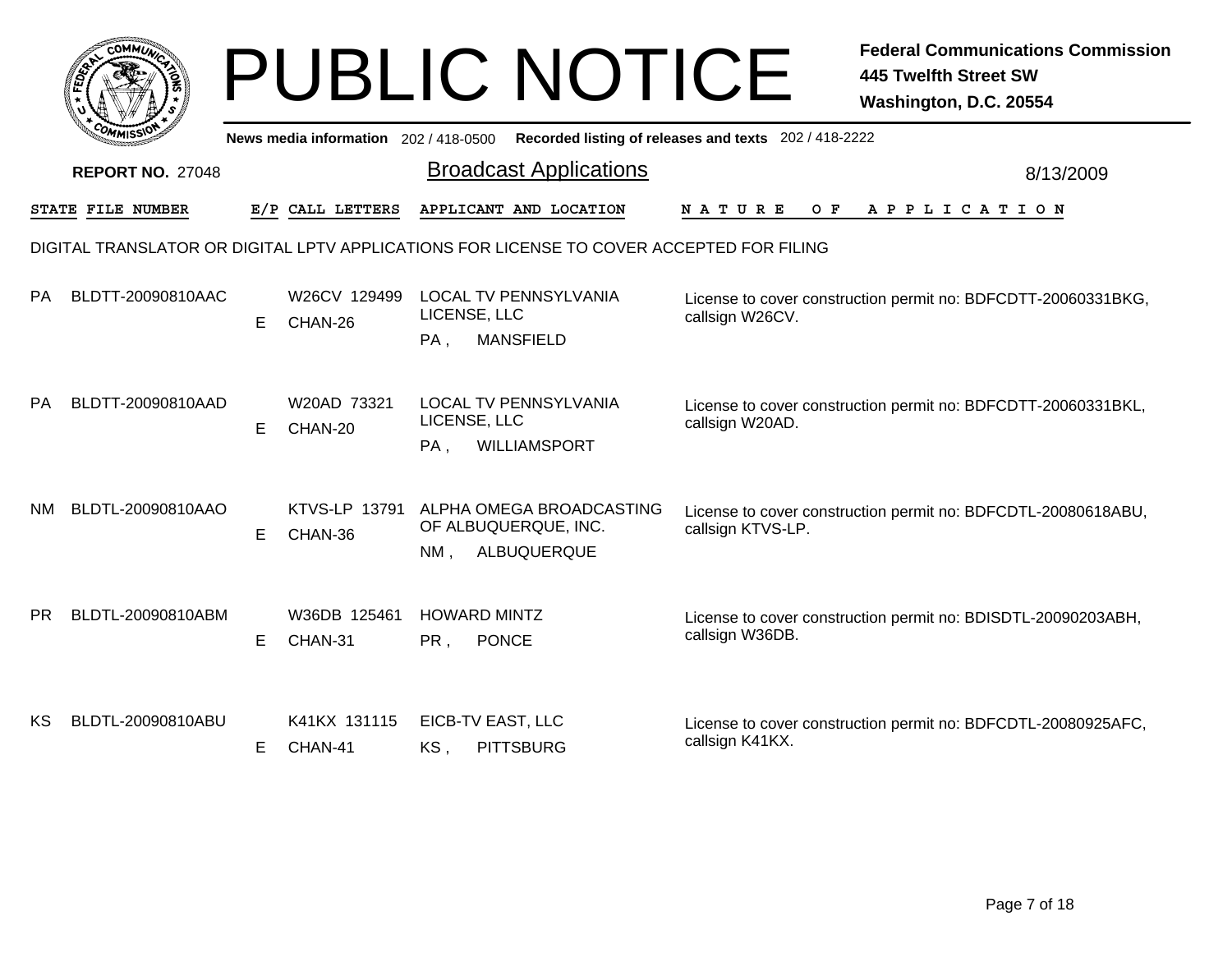|    | <b>COMMUT</b>           |   |                                       | <b>PUBLIC NOTICE</b>                                                                     |                                                       | <b>Federal Communications Commission</b><br>445 Twelfth Street SW<br>Washington, D.C. 20554 |
|----|-------------------------|---|---------------------------------------|------------------------------------------------------------------------------------------|-------------------------------------------------------|---------------------------------------------------------------------------------------------|
|    |                         |   | News media information 202 / 418-0500 |                                                                                          | Recorded listing of releases and texts 202 / 418-2222 |                                                                                             |
|    | <b>REPORT NO. 27048</b> |   |                                       | <b>Broadcast Applications</b>                                                            |                                                       | 8/13/2009                                                                                   |
|    | STATE FILE NUMBER       |   | E/P CALL LETTERS                      | APPLICANT AND LOCATION                                                                   | NATURE<br>O F                                         | A P P L I C A T I O N                                                                       |
|    |                         |   |                                       | DIGITAL TRANSLATOR OR DIGITAL LPTV APPLICATIONS FOR LICENSE TO COVER ACCEPTED FOR FILING |                                                       |                                                                                             |
| МT | BLDTV-20090810ADC       | Е | K11RX 5814<br>CHAN-11                 | <b>BLACKTAIL TV TAX DISTRICT</b><br><b>BIGARM</b><br>MT.                                 | callsign K11RX.                                       | License to cover construction permit no: BDFCDTV-20070618ACP,                               |
| МT | BLDTT-20090810ADD       | Е | K48EO 5808<br>CHAN-48                 | <b>BLACKTAIL TV TAX DISTRICT</b><br>MT.<br><b>WOODS BAY</b>                              | callsign K48EO.                                       | License to cover construction permit no: BDFCDTT-20070619AAA,                               |
| МT | BLDTV-20090810ADF       | Е | K07EN 5811<br>CHAN-7                  | <b>BLACKTAIL TV TAX DISTRICT</b><br><b>WOODS BAY</b><br>MT .                             | callsign K07EN.                                       | License to cover construction permit no: BDFCDTV-20080711ABO,                               |
|    |                         |   |                                       | DIGITAL TV APPLICATIONS FOR LICENSE TO COVER ACCEPTED FOR FILING                         |                                                       |                                                                                             |

|  | NC BLCDT-20090805AAL |  | E CHAN-47 | WYDO 35582 ESTEEM BROADCASTING OF<br>NORTH CAROLINA LLC | License to cover construction permit no: BMPCDT-20081217AAL,<br>callsign WYDO. |
|--|----------------------|--|-----------|---------------------------------------------------------|--------------------------------------------------------------------------------|
|  |                      |  |           | NC.<br>GREENVILLE                                       |                                                                                |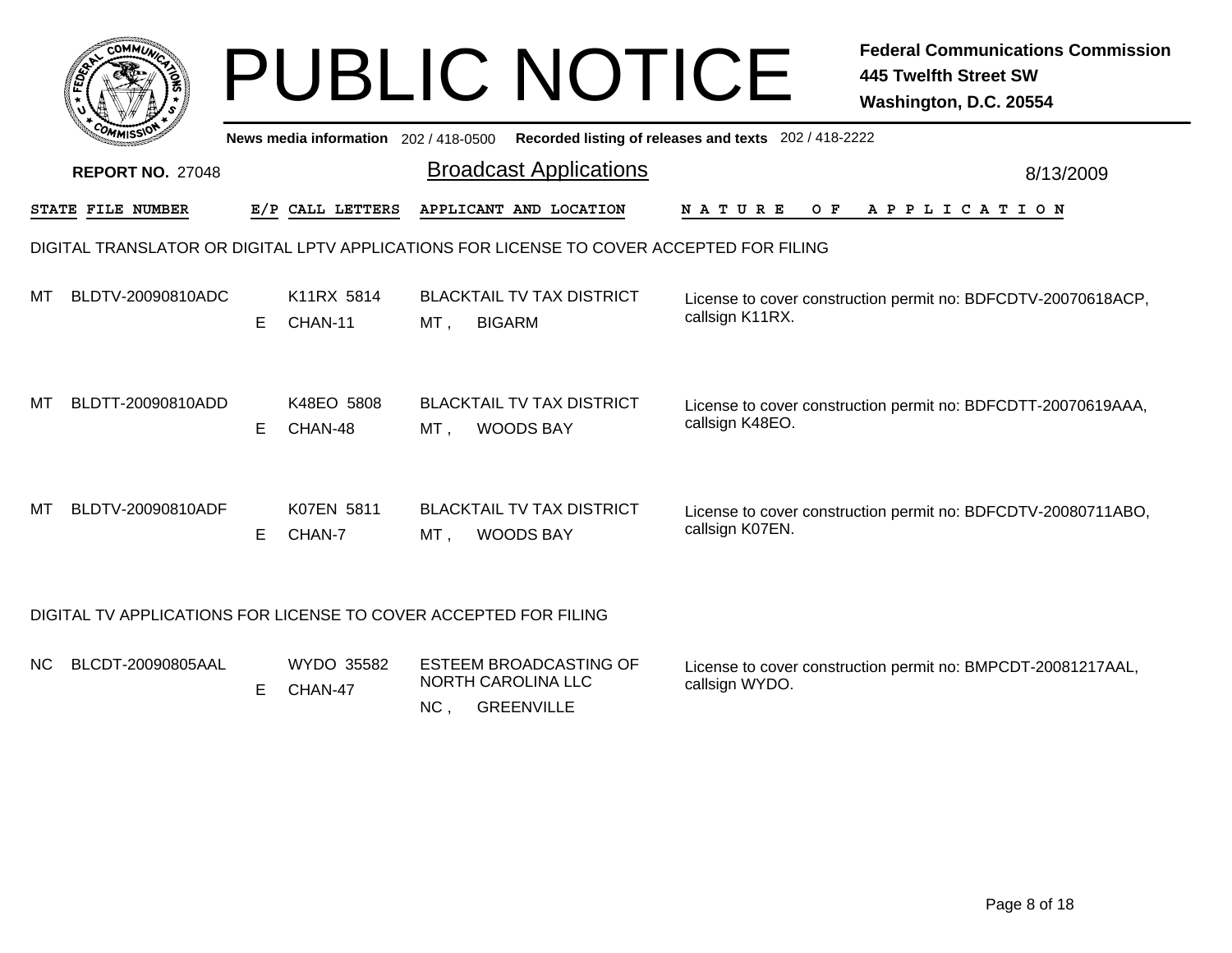|     | r <sub>OMM</sub>                                                 |    |                                                |        | <b>PUBLIC NOTICE</b>                                                                    |                   | <b>Federal Communications Commission</b><br><b>445 Twelfth Street SW</b><br>Washington, D.C. 20554 |  |  |  |  |
|-----|------------------------------------------------------------------|----|------------------------------------------------|--------|-----------------------------------------------------------------------------------------|-------------------|----------------------------------------------------------------------------------------------------|--|--|--|--|
|     |                                                                  |    |                                                |        | News media information 202/418-0500 Recorded listing of releases and texts 202/418-2222 |                   |                                                                                                    |  |  |  |  |
|     | <b>REPORT NO. 27048</b>                                          |    |                                                |        | <b>Broadcast Applications</b>                                                           |                   | 8/13/2009                                                                                          |  |  |  |  |
|     | STATE FILE NUMBER                                                |    | E/P CALL LETTERS                               |        | APPLICANT AND LOCATION                                                                  | N A T U R E       | OF APPLICATION                                                                                     |  |  |  |  |
|     | FM STATION APPLICATIONS FOR LICENSE TO COVER ACCEPTED FOR FILING |    |                                                |        |                                                                                         |                   |                                                                                                    |  |  |  |  |
| NY. | BLH-20090807ACV                                                  | E. | <b>WIII 9427</b><br>99.9 MHZ                   | $NY$ , | <b>SAGA COMMUNICATIONS OF</b><br>NEW ENGLAND, LLC<br>CORTLAND                           | License to cover. |                                                                                                    |  |  |  |  |
| AZ. | BLH-20090810ABC                                                  | E. | KPKR 170952<br>97.3 MHZ                        | $AZ$ , | RIVER RAT RADIO, LLC<br><b>PARKER</b>                                                   | License to cover. |                                                                                                    |  |  |  |  |
|     |                                                                  |    |                                                |        | FM TRANSLATOR APPLICATIONS FOR LICENSE TO COVER ACCEPTED FOR FILING                     |                   |                                                                                                    |  |  |  |  |
| MS. | BLFT-20090810ABI                                                 | Е  | W209CF 77029<br>89.7 MHZ                       | MS,    | RADIO ASSIST MINISTRY, INC.<br><b>GULFPORT</b>                                          | License to cover. |                                                                                                    |  |  |  |  |
| TN  | BLFT-20090810ABK                                                 | Е  | 105.1 MHZ                                      | $TN$ , | W286AN 138953 BIBLE BROADCASTING<br>NETWORK, INC.<br><b>MOSHEIM</b>                     | License to cover. |                                                                                                    |  |  |  |  |
| PA. | BLFT-20090810ABO                                                 | Е  | W269CF 157680 KEVIN M. FITZGERALD<br>101.7 MHZ | $PA$ , | <b>CLARKS SUMMIT</b>                                                                    | License to cover. |                                                                                                    |  |  |  |  |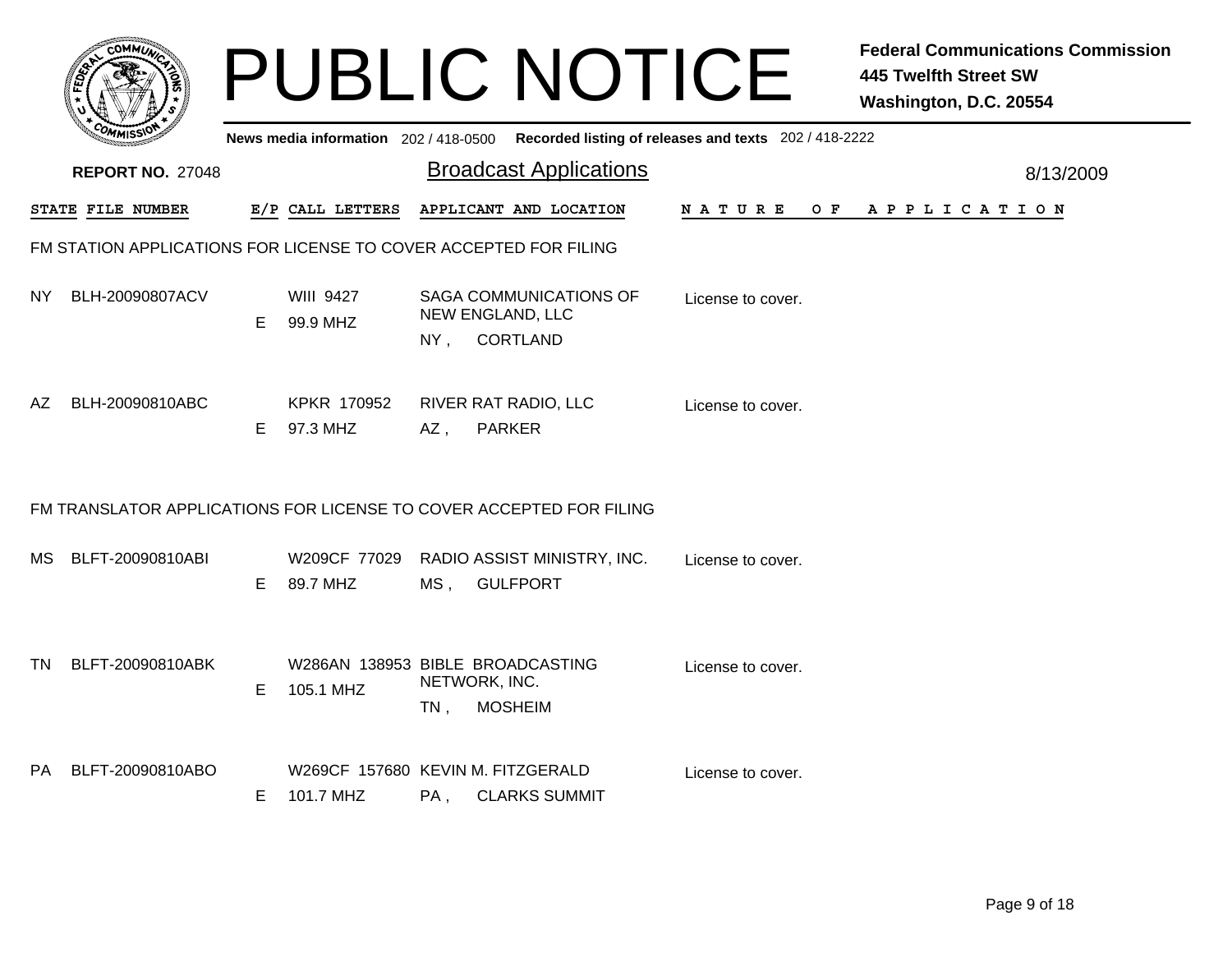|     | <b>COMMUX</b>                                                                          |    |                                 |                                  | <b>PUBLIC NOTICE</b>                                           |                                                                                             | <b>Federal Communications Commission</b><br><b>445 Twelfth Street SW</b><br>Washington, D.C. 20554 |  |  |  |
|-----|----------------------------------------------------------------------------------------|----|---------------------------------|----------------------------------|----------------------------------------------------------------|---------------------------------------------------------------------------------------------|----------------------------------------------------------------------------------------------------|--|--|--|
|     |                                                                                        |    |                                 |                                  |                                                                | News media information 202 / 418-0500 Recorded listing of releases and texts 202 / 418-2222 |                                                                                                    |  |  |  |
|     | <b>REPORT NO. 27048</b>                                                                |    |                                 |                                  | <b>Broadcast Applications</b>                                  |                                                                                             | 8/13/2009                                                                                          |  |  |  |
|     | <b>STATE FILE NUMBER</b>                                                               |    | E/P CALL LETTERS                |                                  | APPLICANT AND LOCATION                                         | <b>NATURE</b>                                                                               | OF APPLICATION                                                                                     |  |  |  |
|     | FM TRANSLATOR APPLICATIONS FOR LICENSE TO COVER ACCEPTED FOR FILING                    |    |                                 |                                  |                                                                |                                                                                             |                                                                                                    |  |  |  |
| AL  | BLFT-20090810ABQ                                                                       | E. | 101.9 MHZ                       | AL,                              | W270BW 148321 RADIO ASSIST MINISTRY, INC.<br><b>HALEYVILLE</b> | License to cover.                                                                           |                                                                                                    |  |  |  |
| GA. | BLFT-20090810ACI                                                                       | E. | 96.3 MHZ                        | <b>UNION</b><br>GA,              | W242BT 141671 RADIO ASSIST MINISTRY, INC                       | License to cover.                                                                           |                                                                                                    |  |  |  |
|     | FM STATION APPLICATIONS FOR MINOR AMENDMENT TO A CONSTRUCTION PERMIT RECEIVED          |    |                                 |                                  |                                                                |                                                                                             |                                                                                                    |  |  |  |
| NС  | BMPH-20090805ABY                                                                       | E. | <b>WNCM 170946</b><br>103.1 MHZ | COMPANY, INC.<br>NC <sub>1</sub> | CAPITOL BROADCASTING<br><b>SHARPSBURG</b>                      | Engineering Amendment filed 08/10/2009                                                      |                                                                                                    |  |  |  |
|     | FM TRANSLATOR APPLICATIONS FOR MINOR CHANGE TO A LICENSED FACILITY ACCEPTED FOR FILING |    |                                 |                                  |                                                                |                                                                                             |                                                                                                    |  |  |  |
| MA. | BPFT-20090810AAM                                                                       | E. | 95.1 MHZ                        | MA.                              | W236BX 146879 RADIO ASSIST MINISTRY, INC.<br><b>GLOUCESTER</b> |                                                                                             | Minor change in licensed facilities, callsign W236BX.                                              |  |  |  |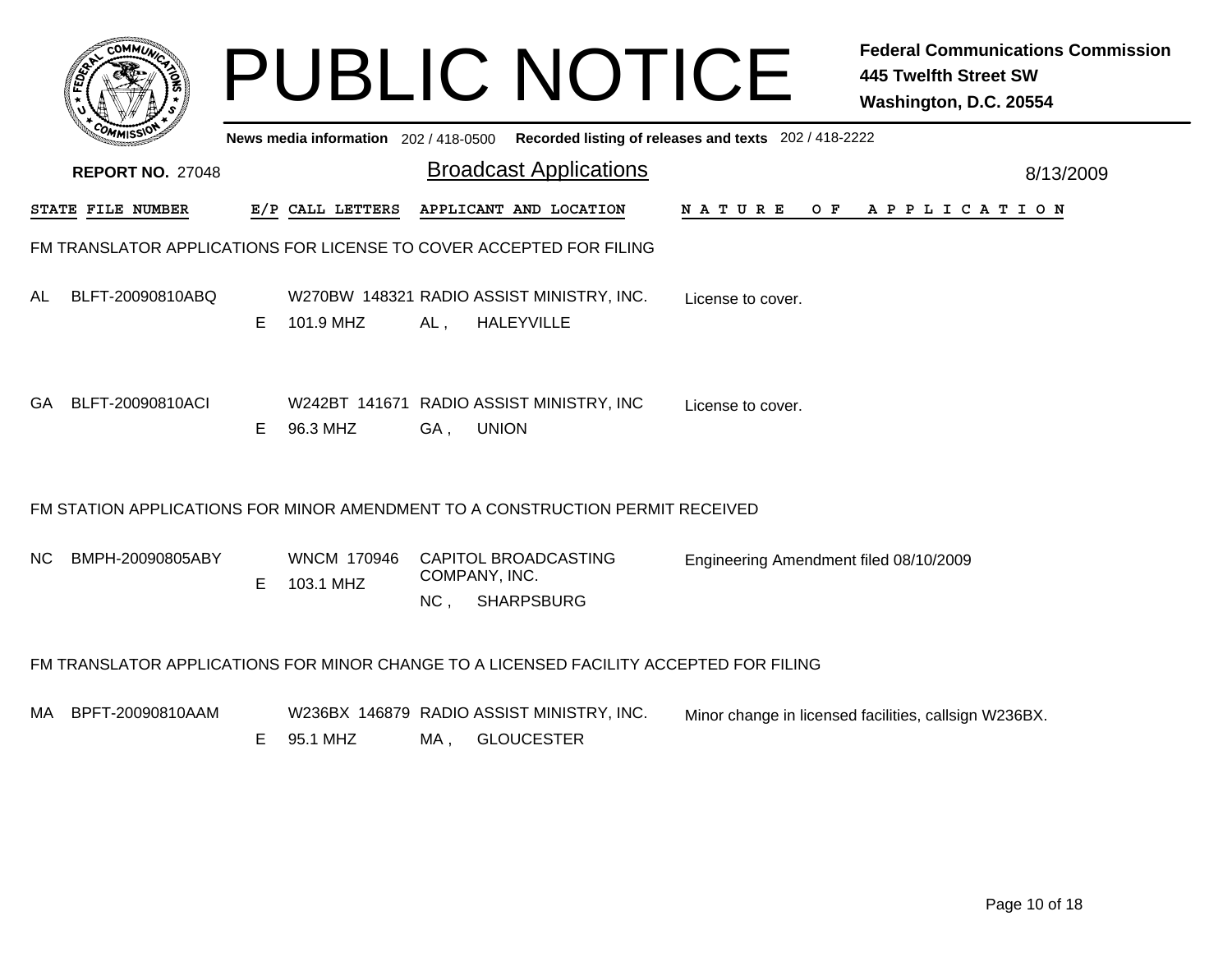|    |                         |    |                                      |             | <b>PUBLIC NOTICE</b>                                                                   |                                                       | <b>Federal Communications Commission</b><br><b>445 Twelfth Street SW</b><br>Washington, D.C. 20554 |
|----|-------------------------|----|--------------------------------------|-------------|----------------------------------------------------------------------------------------|-------------------------------------------------------|----------------------------------------------------------------------------------------------------|
|    |                         |    | News media information 202/418-0500  |             |                                                                                        | Recorded listing of releases and texts 202 / 418-2222 |                                                                                                    |
|    | <b>REPORT NO. 27048</b> |    |                                      |             | <b>Broadcast Applications</b>                                                          |                                                       | 8/13/2009                                                                                          |
|    | STATE FILE NUMBER       |    | E/P CALL LETTERS                     |             | APPLICANT AND LOCATION                                                                 | N A T U R E<br>O F                                    | A P P L I C A T I O N                                                                              |
|    |                         |    |                                      |             | FM TRANSLATOR APPLICATIONS FOR MINOR CHANGE TO A LICENSED FACILITY ACCEPTED FOR FILING |                                                       |                                                                                                    |
| AL | BPFT-20090810AAN        | E  | 101.7 MHZ                            | INC.<br>AL, | W268BM 150814 EDGEWATER BROADCASTING,<br><b>ATHENS</b>                                 |                                                       | Minor change in licensed facilities, callsign W268BM.                                              |
| AL | BPFT-20090810AAP        | E. | 105.3 MHZ                            | AL,         | W287BO 150999 RADIO ASSIST MINISTRY, INC.<br><b>ENTERPRISE</b>                         |                                                       | Minor change in licensed facilities, callsign W287BO.                                              |
| ID | BPFT-20090810ACL        | Е  | K223BL 149353<br>103.3 MHZ           | ID,         | RADIO ASSIST MINISTRY, INC.<br><b>BURLEY</b>                                           |                                                       | Minor change in licensed facilities, callsign K223BL.                                              |
| AZ | BPFT-20090810ACX        | E. | K292EB 54322<br>106.9 MHZ            | AZ,         | CAMERON BROADCASTING, INC.<br><b>LAKE HAVASU CITY</b>                                  |                                                       | Minor change in licensed facilities, callsign K292EB.                                              |
| AL | BPFT-20090810ADH        | Е  | W287BM 157477 TTI, INC.<br>105.1 MHZ | AL,         | <b>TUSCALOOSA</b>                                                                      |                                                       | Minor change in licensed facilities, callsign W287BM.                                              |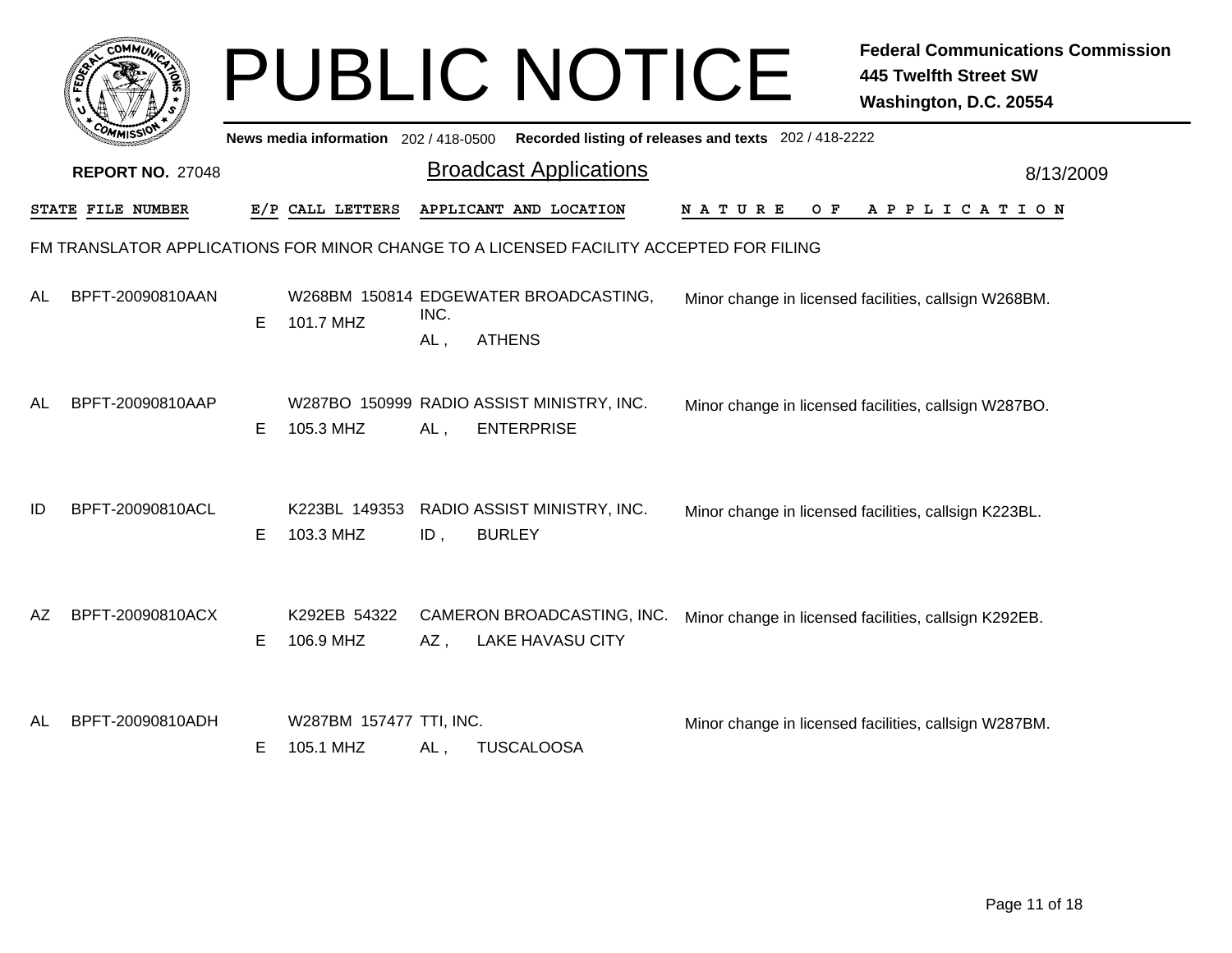|     |                                                                    |    |                                       |             | <b>PUBLIC NOTICE</b>                                                                           |                                                       | <b>Federal Communications Commission</b><br><b>445 Twelfth Street SW</b><br>Washington, D.C. 20554 |  |  |  |  |
|-----|--------------------------------------------------------------------|----|---------------------------------------|-------------|------------------------------------------------------------------------------------------------|-------------------------------------------------------|----------------------------------------------------------------------------------------------------|--|--|--|--|
|     |                                                                    |    | News media information 202 / 418-0500 |             |                                                                                                | Recorded listing of releases and texts 202 / 418-2222 |                                                                                                    |  |  |  |  |
|     | <b>REPORT NO. 27048</b>                                            |    |                                       |             | <b>Broadcast Applications</b>                                                                  |                                                       | 8/13/2009                                                                                          |  |  |  |  |
|     | STATE FILE NUMBER                                                  |    | E/P CALL LETTERS                      |             | APPLICANT AND LOCATION                                                                         | N A T U R E<br>O F                                    | APPLICATION                                                                                        |  |  |  |  |
|     | FM TRANSLATOR APPLICATIONS FOR MINOR CHANGE TO A LICENSED FACILITY |    |                                       |             |                                                                                                |                                                       |                                                                                                    |  |  |  |  |
| NY. | BPFT-20090710ATM                                                   |    | W214AH 11067<br>90.7 MHZ              |             | REDEEMER BROADCASTING                                                                          |                                                       | Minor change in licensed facilities, callsign W214AH.                                              |  |  |  |  |
|     |                                                                    | E  |                                       | INC.<br>NY, | JEFFERSON HEIGHTS, E                                                                           | Petition to Deny Filed 08/03/2009 by WAMC, INC.       |                                                                                                    |  |  |  |  |
|     |                                                                    |    |                                       |             | LOW POWER FM APPLICATIONS FOR MINOR CHANGE TO A LICENSED FACILITY ACCEPTED FOR FILING          |                                                       |                                                                                                    |  |  |  |  |
| KY  | BPL-20090810ACJ                                                    | E  | WRZD-LP<br>135664                     |             | <b>HAZARD COMMUNITY</b><br><b>BROADCASTING</b>                                                 |                                                       | Low Power FM minor change in licensed facilities.                                                  |  |  |  |  |
|     |                                                                    |    | 106.1 MHZ                             | KY,         | HAZARD                                                                                         |                                                       |                                                                                                    |  |  |  |  |
|     |                                                                    |    |                                       |             | FM STATION APPLICATIONS FOR MINOR MODIFICATION TO A CONSTRUCTION PERMIT ACCEPTED FOR FILING    |                                                       |                                                                                                    |  |  |  |  |
| MN. | BMPED-20090810ABH                                                  | E. | <b>WIRC 172758</b><br>89.3 MHZ        | MN,         | MINNESOTA PUBLIC RADIO<br>ELY                                                                  | Mod of CP to chg                                      |                                                                                                    |  |  |  |  |
|     |                                                                    |    |                                       |             | FM TRANSLATOR APPLICATIONS FOR MINOR MODIFICATION TO A CONSTRUCTION PERMIT ACCEPTED FOR FILING |                                                       |                                                                                                    |  |  |  |  |
| AZ  | BMPFT-20090810ACC                                                  |    |                                       |             | K264BB 151312 EDGEWATER BROADCASTING,                                                          | Mod of CP                                             |                                                                                                    |  |  |  |  |
|     |                                                                    | E. | 100.7 MHZ                             | INC.<br>AZ, | <b>GREEN VALLEY</b>                                                                            |                                                       |                                                                                                    |  |  |  |  |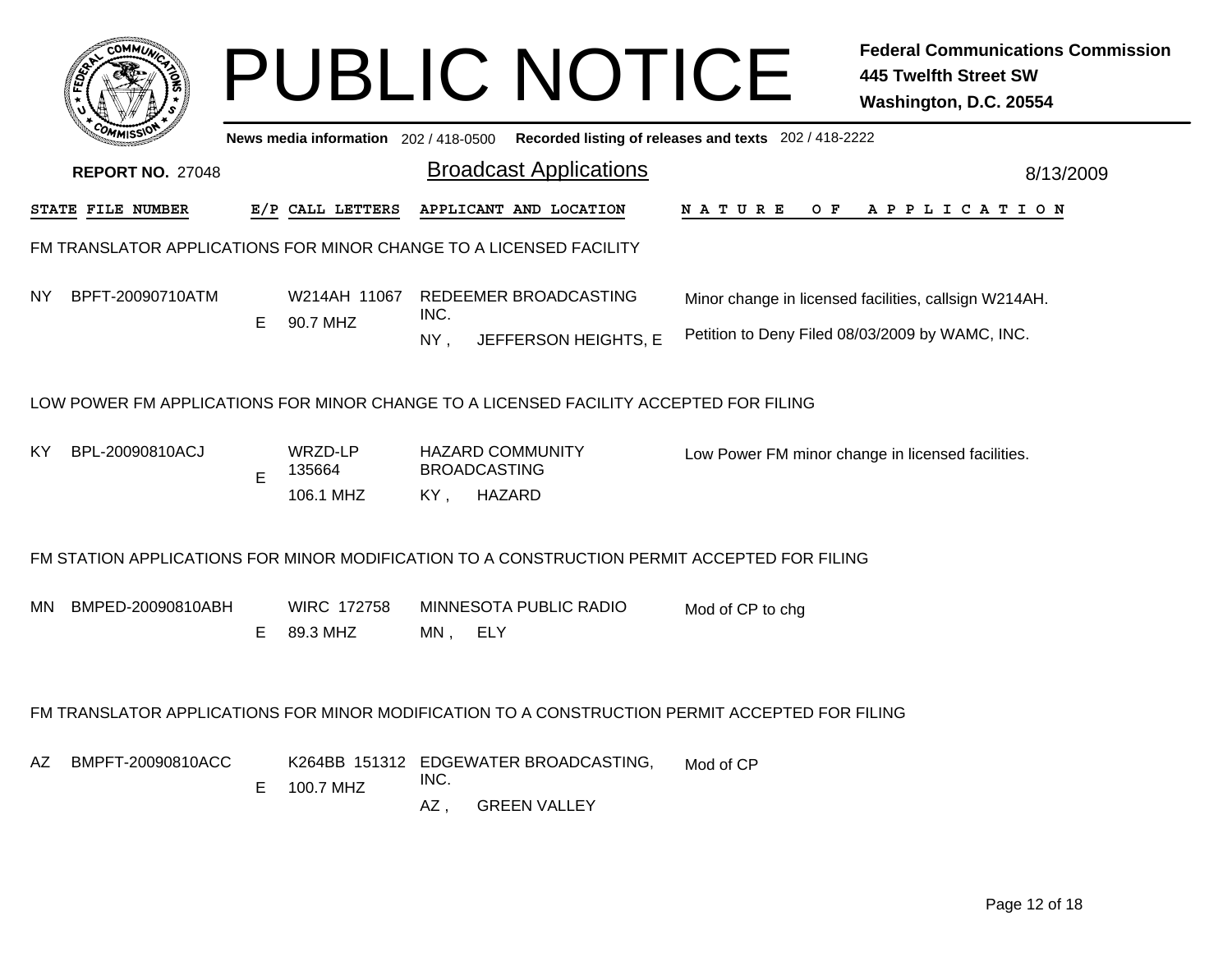|     | COMMUN                                                                                                  |   |                                                          |                                                 | <b>PUBLIC NOTICE</b>          |                                                       | <b>Federal Communications Commission</b><br>445 Twelfth Street SW<br>Washington, D.C. 20554 |           |
|-----|---------------------------------------------------------------------------------------------------------|---|----------------------------------------------------------|-------------------------------------------------|-------------------------------|-------------------------------------------------------|---------------------------------------------------------------------------------------------|-----------|
|     |                                                                                                         |   | News media information 202 / 418-0500                    |                                                 |                               | Recorded listing of releases and texts 202 / 418-2222 |                                                                                             |           |
|     | <b>REPORT NO. 27048</b>                                                                                 |   |                                                          |                                                 | <b>Broadcast Applications</b> |                                                       |                                                                                             | 8/13/2009 |
|     | STATE FILE NUMBER                                                                                       |   | E/P CALL LETTERS                                         |                                                 | APPLICANT AND LOCATION        | N A T U R E<br>O F                                    | A P P L I C A T I O N                                                                       |           |
|     | FM AUXILIARY TRANSMITTING ANTENNA APPLICATIONS FOR MODIFICATION OF AUXILIARY PERMIT ACCEPTED FOR FILING |   |                                                          |                                                 |                               |                                                       |                                                                                             |           |
| MI  | BMXPH-20090807ACX                                                                                       | E | WWWW-FM<br>41080                                         | <b>CAPSTAR TX LIMITED</b><br><b>PARTNERSHIP</b> |                               | Mod of CP                                             |                                                                                             |           |
|     |                                                                                                         |   | 102.9 MHZ                                                | MI,                                             | <b>ANN ARBOR</b>              |                                                       |                                                                                             |           |
|     | FM STATION APPLICATIONS FOR MODIFICATION OF LICENSE ACCEPTED FOR FILING                                 |   |                                                          |                                                 |                               |                                                       |                                                                                             |           |
| NM. | BMLH-20090810ACV                                                                                        |   | KSMX-FM 64495 ROONEY MOON<br>$\Gamma$ 407 $\epsilon$ MUZ | BROADCASTING, INC.                              |                               | License to modify.                                    |                                                                                             |           |

E 107.5 MHZ

NM , CLOVIS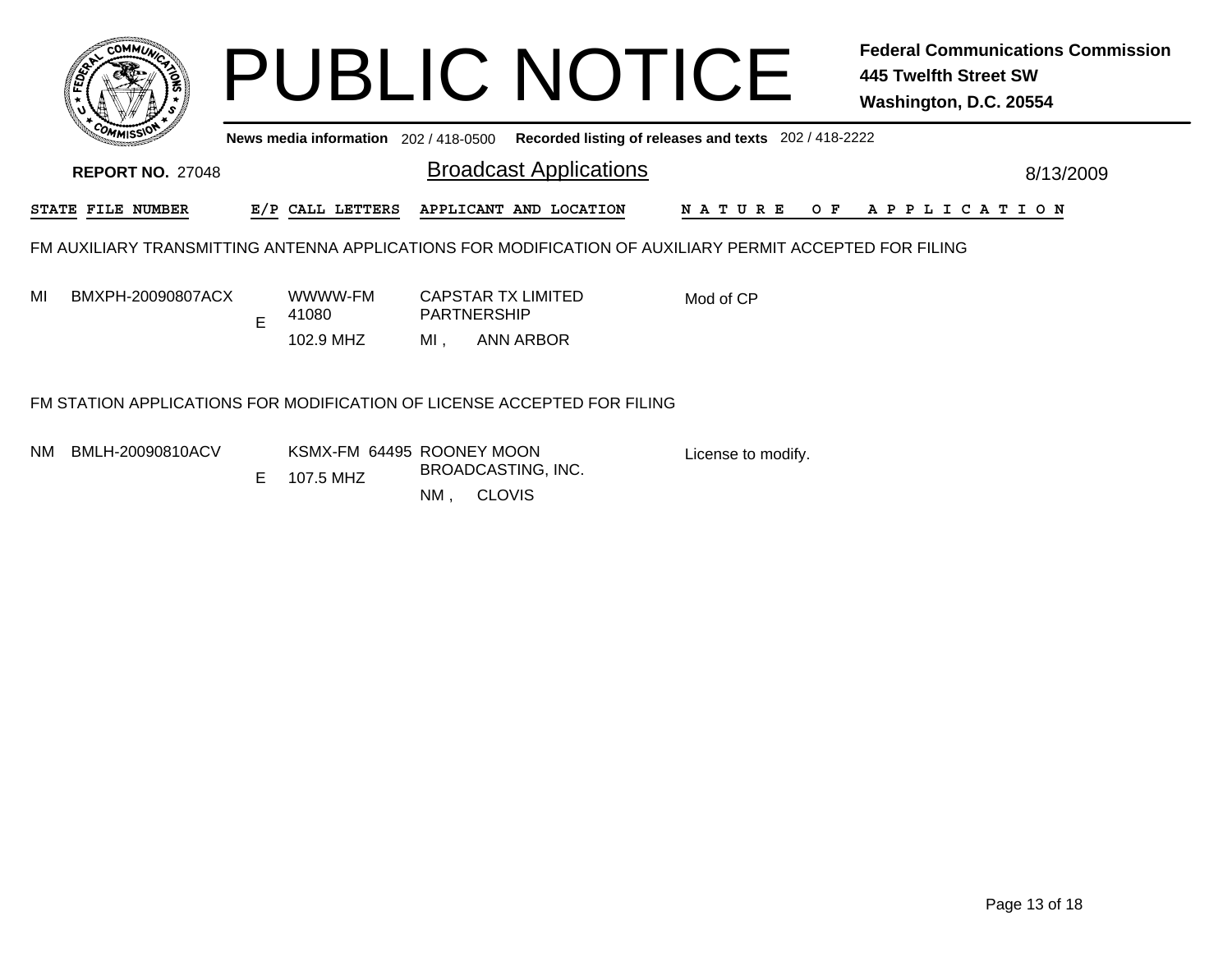

Broadcast Applications 8/13/2009 **News media information** 202 / 418-0500 **Recorded listing of releases and texts** 202 / 418-2222 **REPORT NO.** 27048STATE FILE NUMBER **FILE NUMBER E/P CALL LETTERS APPLICANT AND LOCATION N A T U R E O F A P P L I C A T I O N** FM STATION APPLICATIONS FOR ORIGINAL CONSTRUCTION PERMIT APPLICATION REINSTATEDNDD BNPED-20071022BTX NEW\_176158 UNIVERSITY OF NORTH DAKOTA CP New Station. ND , GRAND FORKS BNPED-20071022BTXE 88.3 MHZ Engineering Amendment filed 12/14/2007 Engineering Amendment filed 01/09/2009 Engineering Amendment filed 02/11/2009 Dismissed by letter 6/4/2009 (47 CFR Section 73.525 violation) Petition for Reconsideration Filed 07/02/2009 by The University of North DakotaEngineering Amendment filed 07/02/2009 Supplement Filed 07/06/2009 by University of North Dakota Petition for Reconsideration granted 8/10/2009 Application reinstated nunc pro tunc 8/10/2009 (no letter sent)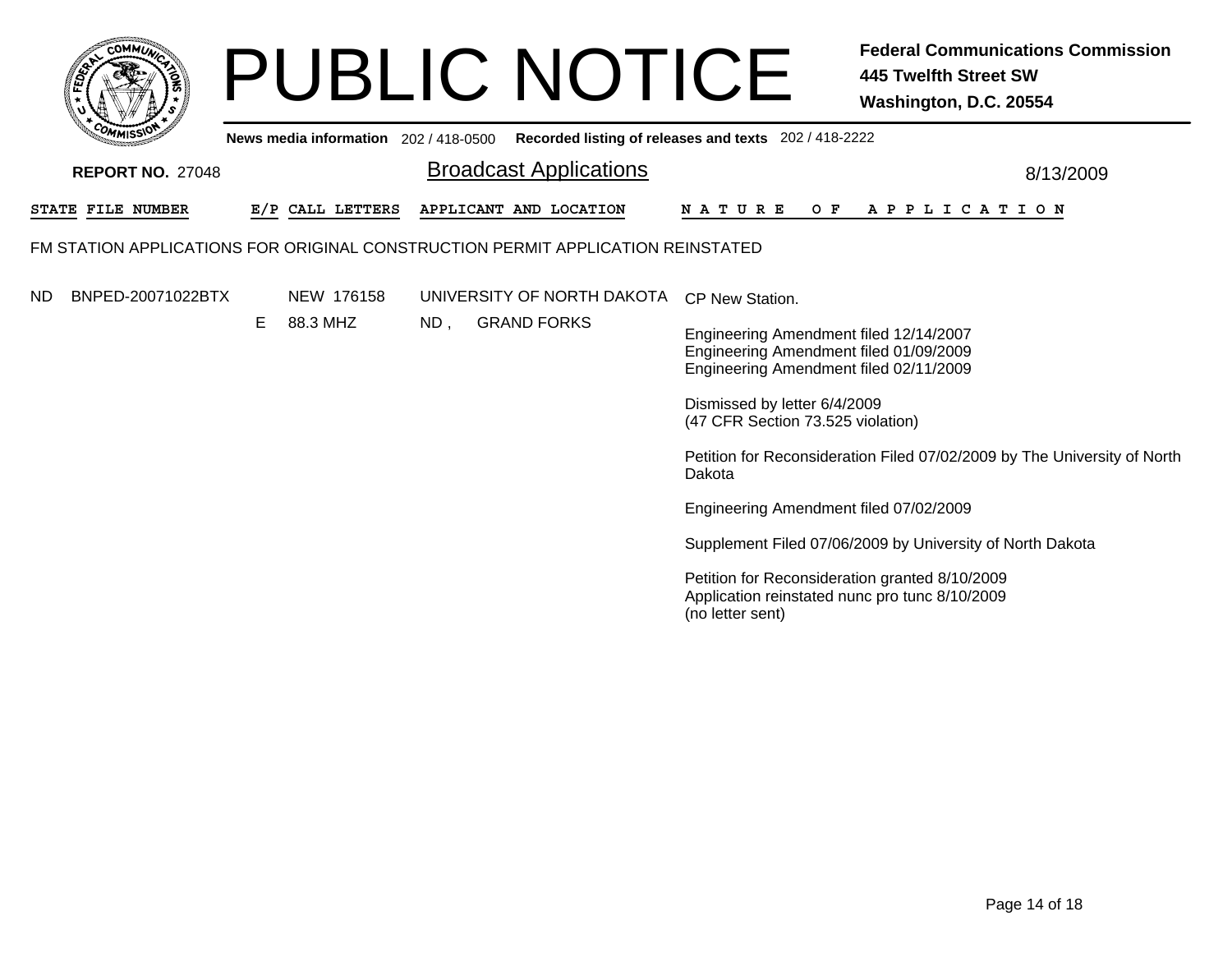

**News media information** 202 / 418-0500**Recorded listing of releases and texts** 202 / 418-2222

| <b>REPORT NO. 27048</b>                                  |  |                          |    | <b>Broadcast Applications</b> |                                                                                  |  | 8/13/2009 |             |     |  |  |  |  |  |                       |  |  |
|----------------------------------------------------------|--|--------------------------|----|-------------------------------|----------------------------------------------------------------------------------|--|-----------|-------------|-----|--|--|--|--|--|-----------------------|--|--|
|                                                          |  | <b>STATE FILE NUMBER</b> |    | E/P CALL LETTERS              | APPLICANT AND LOCATION                                                           |  |           | N A T U R E | O F |  |  |  |  |  | A P P L I C A T I O N |  |  |
| FM STATION APPLICATIONS FOR ORIGINAL CONSTRUCTION PERMIT |  |                          |    |                               |                                                                                  |  |           |             |     |  |  |  |  |  |                       |  |  |
| VA.                                                      |  | BNPED-20071022BGC        | E. | NEW 173962<br>88.5 MHZ        | <b>HAMPTON ROADS</b><br><b>EDUCATIONAL</b><br>TELECOMMUNICATIONS ASSOC.,<br>INC. |  |           |             |     |  |  |  |  |  |                       |  |  |

VA, , GLOUCESTER POINT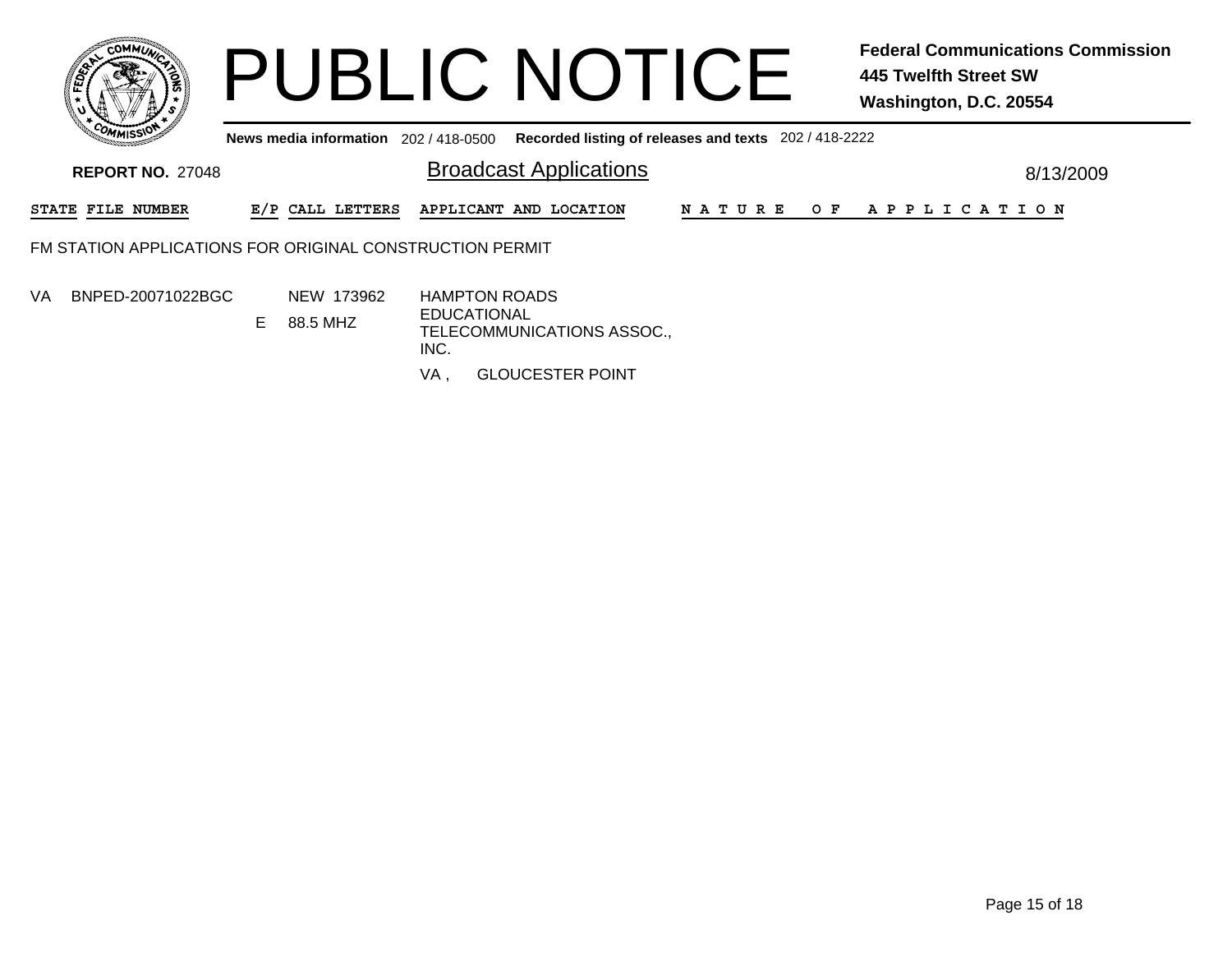

**News media information** 202 / 418-0500**Recorded listing of releases and texts** 202 / 418-2222

| <b>REPORT NO. 27048</b> |                  | <b>Broadcast Applications</b> | 8/13/2009                                                                                                                                                                     |
|-------------------------|------------------|-------------------------------|-------------------------------------------------------------------------------------------------------------------------------------------------------------------------------|
| STATE FILE NUMBER       | E/P CALL LETTERS | APPLICANT AND LOCATION        | <b>NATURE</b><br>O F<br>A P P L I C A T I O N                                                                                                                                 |
|                         |                  |                               | CP New Station.                                                                                                                                                               |
|                         |                  |                               | Informal Objection Filed 10/30/2008 by HRETA<br>Engineering Amendment filed 11/14/2008                                                                                        |
|                         |                  |                               | Opposition Filed 11/13/2008 by Hampton Roads Ed Telecommunications<br>Association Inc                                                                                         |
|                         |                  |                               | Reply Filed 11/25/2008 by CHESAPEAKE CATHOLIC RADIO                                                                                                                           |
|                         |                  |                               | Accepted for filing and tentatively selected pursuant to DA 09-735.<br>Petitions to deny the tentative selectee must be on file no later than 30<br>days from March 31, 2009. |
|                         |                  |                               | Engineering Amendment filed 04/24/2009                                                                                                                                        |
|                         |                  |                               | Petition for Reconsideration Filed 04/30/2009 by CHESAPEAKE<br><b>CATHOLIC RADIO</b>                                                                                          |
|                         |                  |                               | Opposition to Pet for Recon filed 05/05/2009 by Hampton Roads Ed<br><b>Telecommunications Association Inc.</b>                                                                |
|                         |                  |                               | Petition to Deny Filed 04/30/2009 by Foundation of Mercy Inc                                                                                                                  |
|                         |                  |                               | Opposition to Pet to Deny filed 05/05/2009 by Hampton Roads Ed<br>Telecommunications Association Inc                                                                          |
|                         |                  |                               |                                                                                                                                                                               |
|                         |                  |                               | Supplement Filed 07/27/2009 by Fountain of Mercy, Inc.                                                                                                                        |
|                         |                  |                               | Opposition Filed 07/31/2009 by Hampton Roads Ed Telecommunications                                                                                                            |

Opposition Filed 07/31/2009 by Hampton Roads Ed Telecommunications Association Inc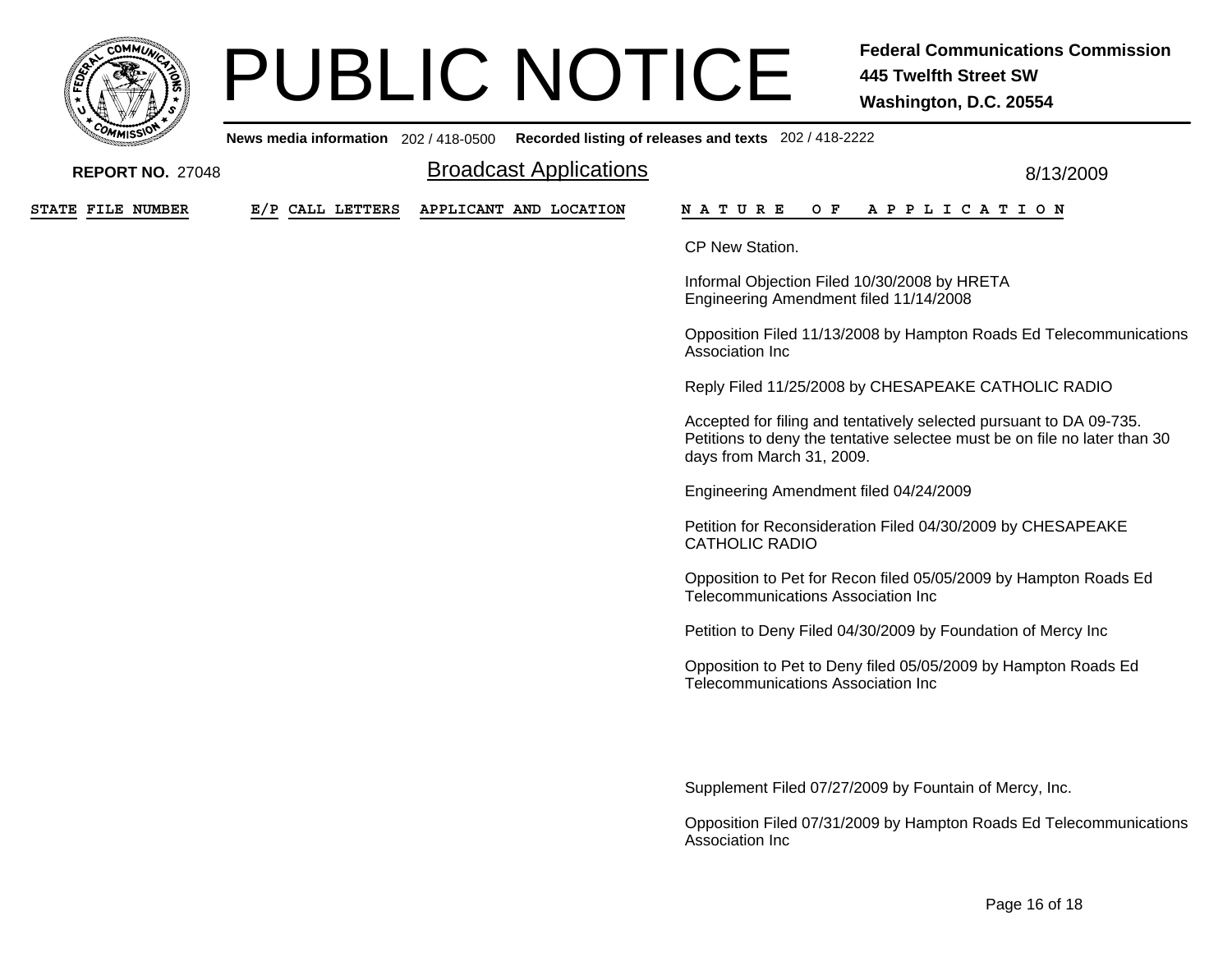

**News media information** 202 / 418-0500**Recorded listing of releases and texts** 202 / 418-2222

**REPORT NO.** 27048

Broadcast Applications **Broadcast Applications 8/13/2009** 

**STATE**

**FILE NUMBER E/P CALL LETTERS APPLICANT AND LOCATION N A T U R E O F A P P L I C A T I O N**